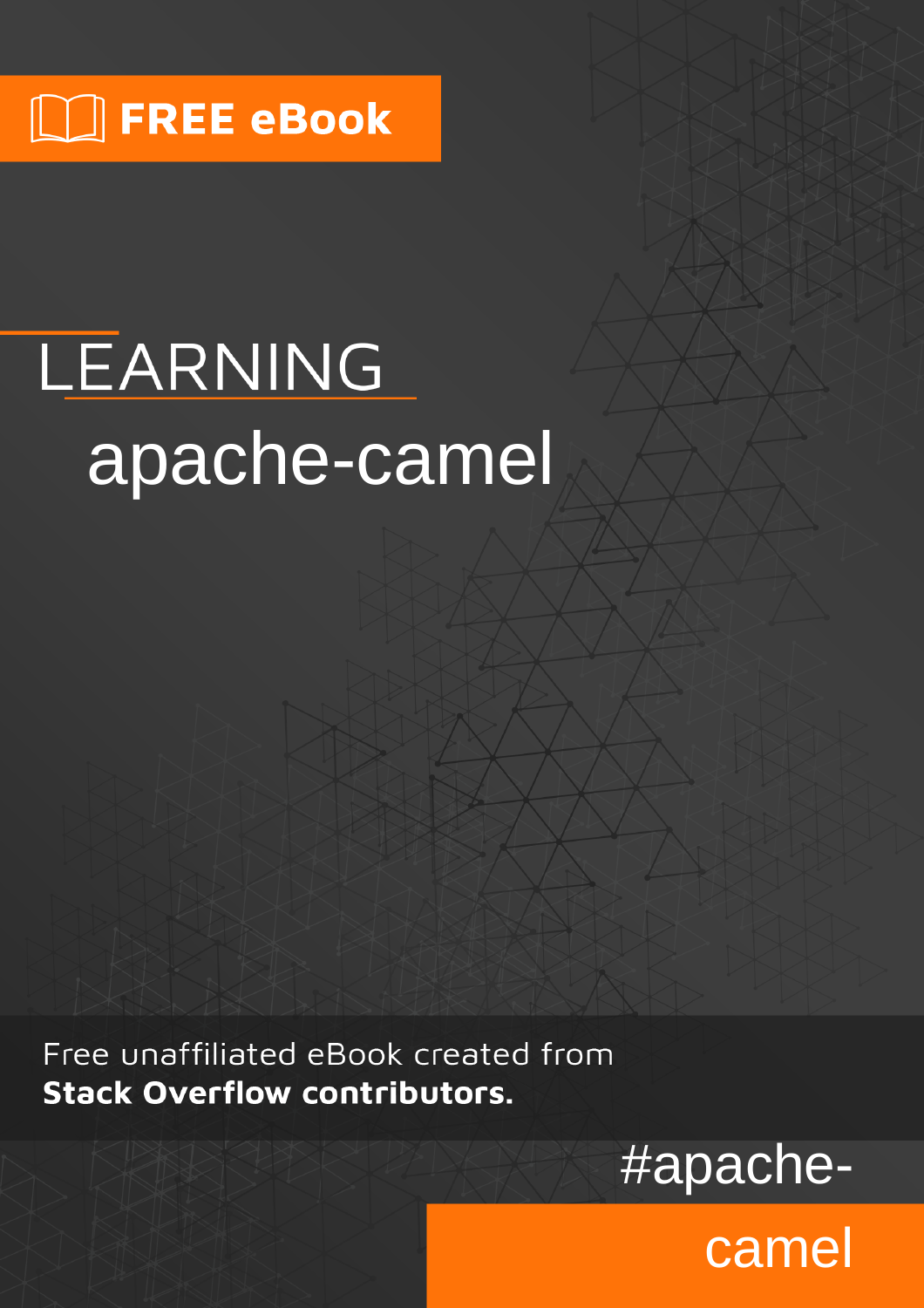# **Table of Contents**

| Chapter 2: Integration testing on existing routes with Apache-Camel and Spring (And DBUnit 4 |
|----------------------------------------------------------------------------------------------|
|                                                                                              |
|                                                                                              |
|                                                                                              |
|                                                                                              |
|                                                                                              |
|                                                                                              |
|                                                                                              |
|                                                                                              |
| Remarks<br>$\dots$ 11                                                                        |
|                                                                                              |
|                                                                                              |
|                                                                                              |
|                                                                                              |
|                                                                                              |
|                                                                                              |
|                                                                                              |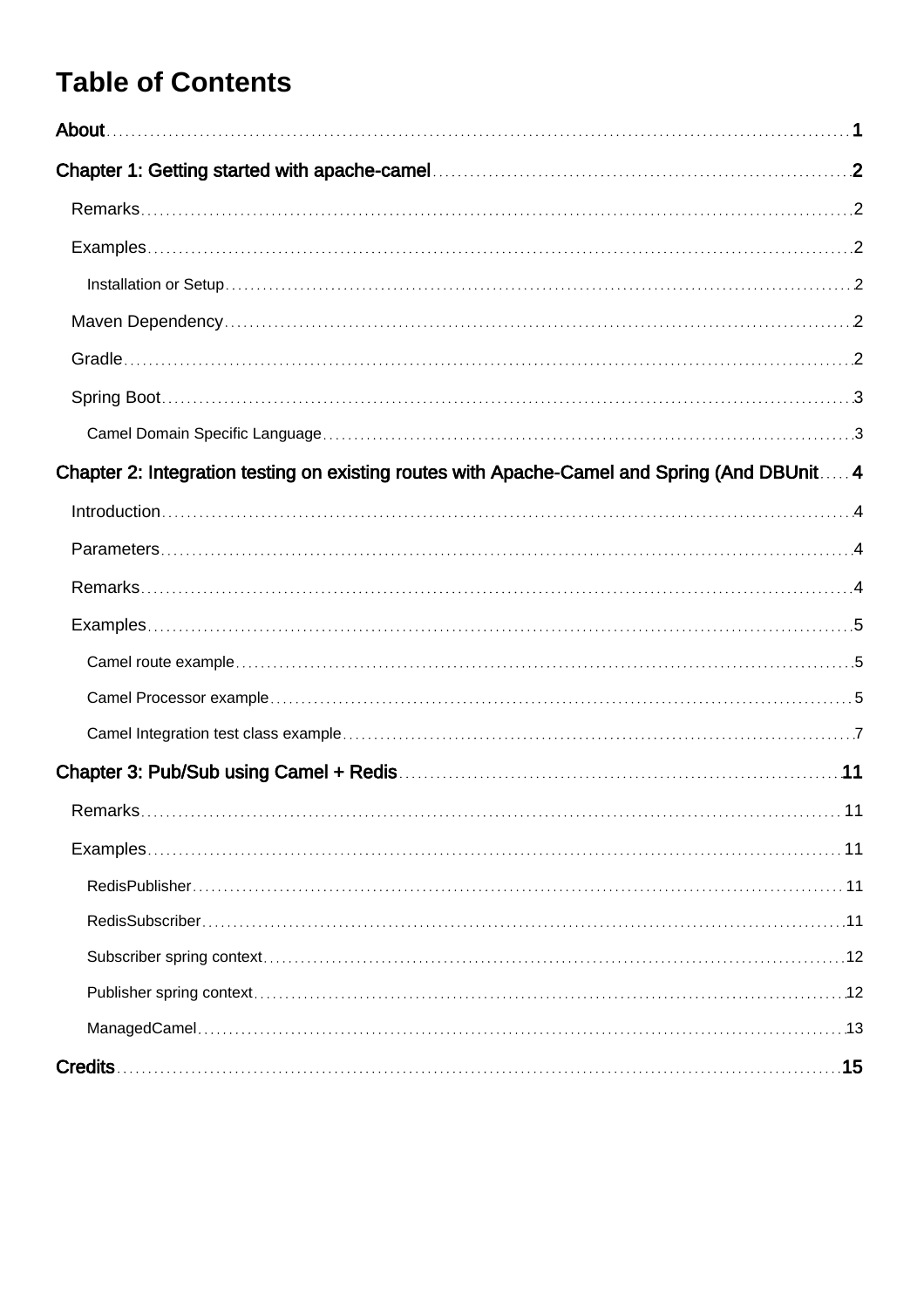<span id="page-2-0"></span>

You can share this PDF with anyone you feel could benefit from it, downloaded the latest version from: [apache-camel](http://riptutorial.com/ebook/apache-camel)

It is an unofficial and free apache-camel ebook created for educational purposes. All the content is extracted from [Stack Overflow Documentation,](https://archive.org/details/documentation-dump.7z) which is written by many hardworking individuals at Stack Overflow. It is neither affiliated with Stack Overflow nor official apache-camel.

The content is released under Creative Commons BY-SA, and the list of contributors to each chapter are provided in the credits section at the end of this book. Images may be copyright of their respective owners unless otherwise specified. All trademarks and registered trademarks are the property of their respective company owners.

Use the content presented in this book at your own risk; it is not guaranteed to be correct nor accurate, please send your feedback and corrections to [info@zzzprojects.com](mailto:info@zzzprojects.com)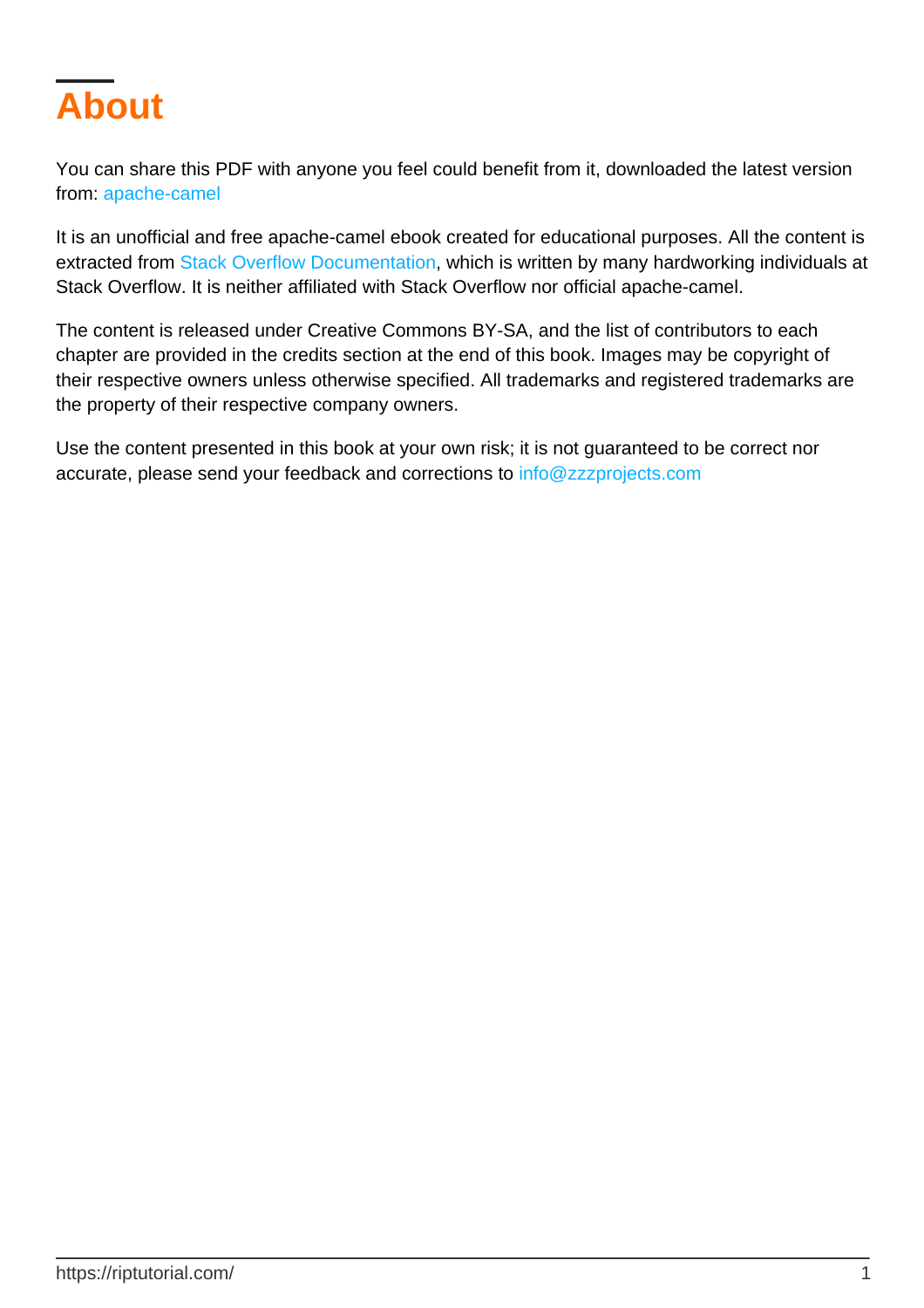# <span id="page-3-0"></span>**Chapter 1: Getting started with apache-camel**

### <span id="page-3-1"></span>**Remarks**

Apache Camel is a framework that primarily facilitates solving enterprise integration challenges. At its core it can be thought of as a routing engine engine builder. In essence it allows you to connect systems(endpoints) via routes. These routes accept messages which can be of any data type.

The Apache Camel framework also contains a complete set of EIP(Enterprise integration patterns) such as splitter, aggregators, content based routing and so on. Since the framework can be deployed in various standalone in Java applications, in various application servers such as WildFly and Tomcat or on a fully fledged enterprise service bus it can be seen as a integration framework.

To get started with the framework you would need to add it to a project using one of the following methods:

- 1. Maven
- 2. Gradle
- 3. Spring Boot
- 4. Plain Old JAR library reference added to your project.

# <span id="page-3-2"></span>**Examples**

<span id="page-3-3"></span>**Installation or Setup**

Detailed instructions on adding the required Camel dependencies.

# <span id="page-3-4"></span>**Maven Dependency**

One of the most common ways to include Apache Camel in your application is through a Maven dependency. By adding the dependency block below, Maven will resolve the Camel libraries and dependencies for you.

```
<dependency>
   <groupId>org.apache.camel</groupId>
   <artifactId>camel-core</artifactId>
   <version>2.17.3</version>
</dependency>
```
# <span id="page-3-5"></span>**Gradle**

Another common way to include Apache Camel in your application is through a Gradle dependency. Simply add the dependency line below and Gradle will import the Camel library and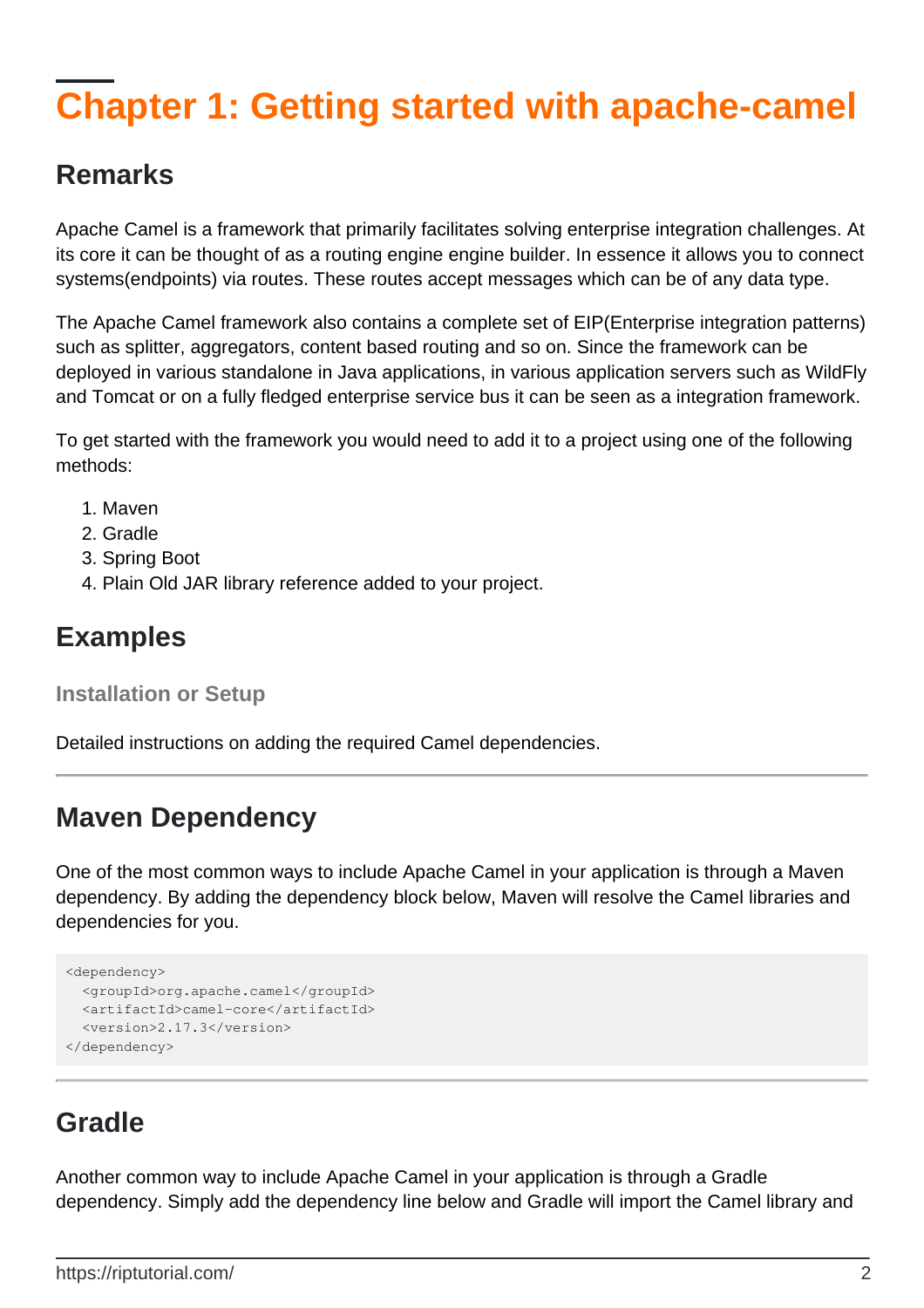its dependencies for you.

```
// https://mvnrepository.com/artifact/org.apache.camel/camel-core
compile group: 'org.apache.camel', name: 'camel-core', version: '2.17.3'
```
# <span id="page-4-0"></span>**Spring Boot**

As of Camel 2.15, you can now leverage Apache Camel's Spring Boot dependency. The difference with this Camel library is that it provides an opinionated auto-configuration, including auto-detection of Camel routes.

```
<dependency>
     <groupId>org.apache.camel</groupId>
     <artifactId>camel-spring-boot</artifactId>
     <version>${camel.version}</version> <!-- use the same version as your Camel core version -
\rightarrow</dependency>
```
#### <span id="page-4-1"></span>**Camel Domain Specific Language**

Camel's DSL (Domain Specific Language) is one of the features that makes Camel standout from other Integration frameworks. While some other frameworks also feature a DSL concept, typically in the form of a XML file, the DSL was in such cases always a custom based language.

Camel offers multiple DSLs in programming languages such as Java, Scala, Groovy, and in XML.

For example a simple file copy route can be done in various ways as shown in the list below

Java DSL •

from("file:data/in").to("file:data/out");

• Blueprint/Spring DSL (XML)

```
\langle \text{mult} \rangle <from uri="file:data/inbox"/>
   <to uri="file:data/out"/>
</route>
```
• Scala DSL

```
from "file:data/inbox" -> "file:data/out"
```
Read Getting started with apache-camel online: [https://riptutorial.com/apache](https://riptutorial.com/apache-camel/topic/3511/getting-started-with-apache-camel)[camel/topic/3511/getting-started-with-apache-camel](https://riptutorial.com/apache-camel/topic/3511/getting-started-with-apache-camel)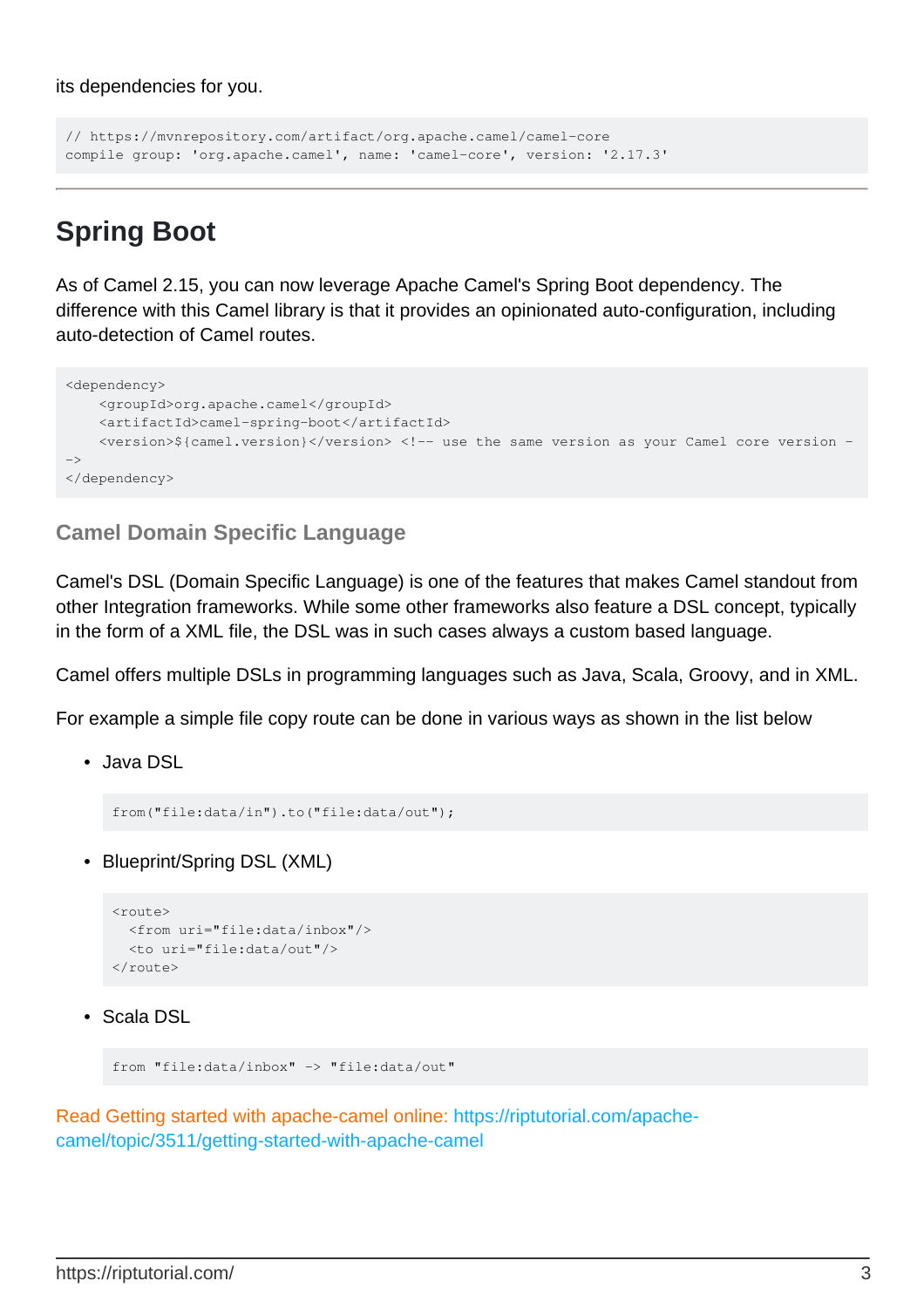# <span id="page-5-0"></span>**Chapter 2: Integration testing on existing routes with Apache-Camel and Spring (And DBUnit)**

### <span id="page-5-1"></span>**Introduction**

The point of this wiki is to show you how to execute integration tests using Apache Camel.

More precisely, doing this you will be able to launch an existing route from beginning to end (With or without your real database) or intercept the exchange between each part of the route and test if your headers or body are correct or not.

The project I have been doing this on uses classic Spring with xml configuration and DBUnit to mock a test database. Hope this will give you a few leads.

# <span id="page-5-2"></span>**Parameters**

| <b>Parameter/Function</b> | <b>Details</b>                                                                                                                                                                                                                                                   |
|---------------------------|------------------------------------------------------------------------------------------------------------------------------------------------------------------------------------------------------------------------------------------------------------------|
| Exchange                  | The exchange is used inside the camel processor to pass objects<br>between parts of your route                                                                                                                                                                   |
| CamelContext              | The camel context is used in the test to manually start and stop the<br>context.                                                                                                                                                                                 |
| ProducerTemplate          | Allows you to send messages in your route, setting the complete<br>exchange manually or sending dummy headers/body                                                                                                                                               |
| <b>AdviceWith</b>         | Helps you redefine an existing route with the current context                                                                                                                                                                                                    |
| WeaveById                 | Used inside the advice with configuration, tells pieces of your route<br>how to behave (Can also use weaveByToString)                                                                                                                                            |
| MockEndpoint              | The mockendpoint is a point you define for your test. In your<br>weaveById, you can tell your route to its usual processing and go into<br>a mockEnpoint rather than following the usual route. This way you<br>can check the message count, the exchange status |

# <span id="page-5-3"></span>**Remarks**

Some definitions given here are not perfectly accurate, but they will help you understand the code above. Here are a few links for more detailed information :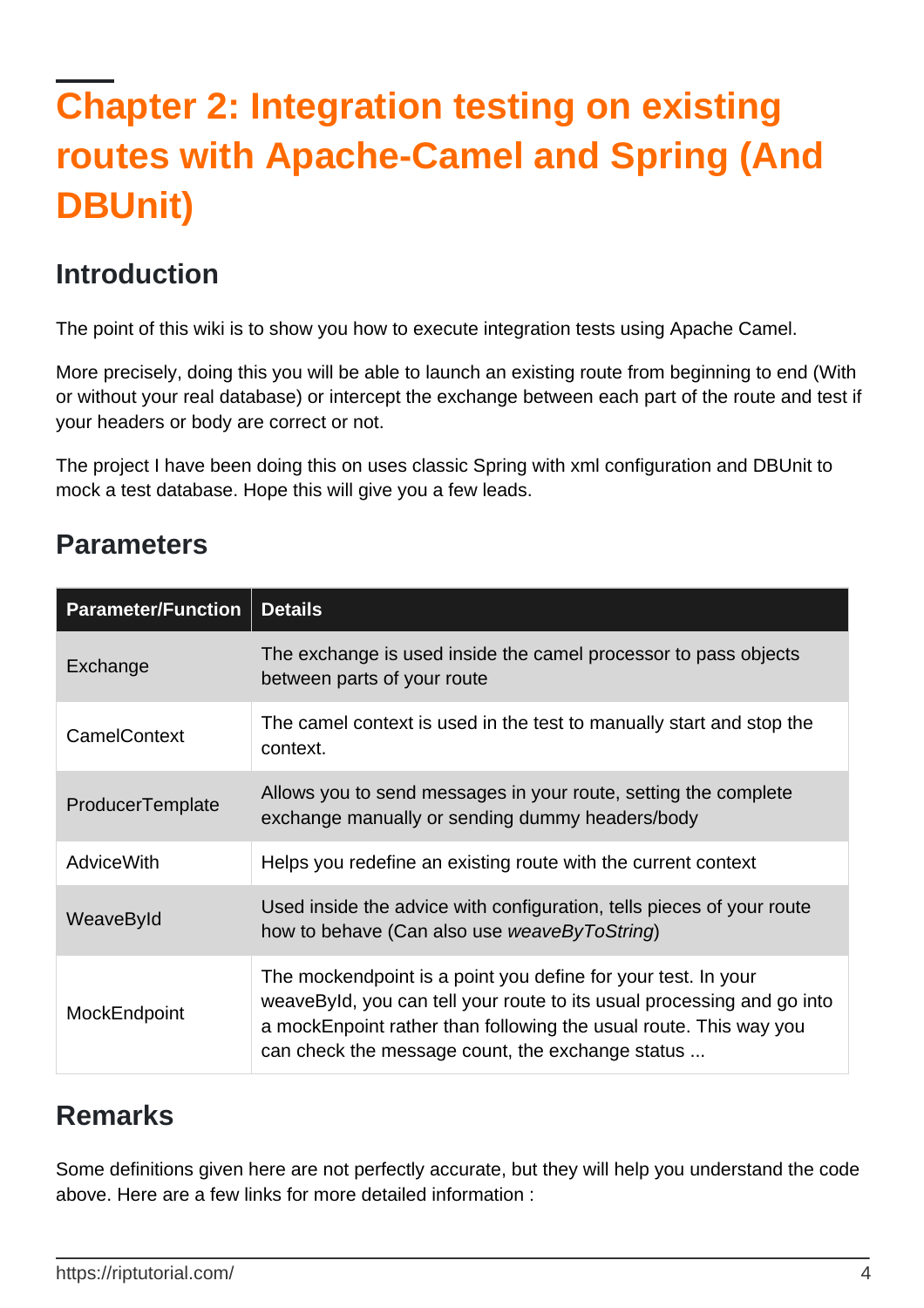- About the use of AdviceWith and weaveById (Or other ways to trigger routes), have a look at the official apache-camel documentation : [see this link](http://camel.apache.org/advicewith.html)
- About the use of ProducerTemplate, see the official documentation again : [see this link](http://camel.apache.org/producertemplate.html)
- To really understand what camel is all about : [Entreprise Integration Patterns detailed](http://camel.apache.org/enterprise-integration-patterns.html) [documentation](http://camel.apache.org/enterprise-integration-patterns.html)

This particular way of testing is pretty hard to find, even on stack overflow. This is pretty specific but don't hesitate to ask for more details, maybe I'll be able to help.

# <span id="page-6-0"></span>**Examples**

#### <span id="page-6-1"></span>**Camel route example**

The following route has a simple goal :

- First, it checks if and **ImportDocumentProcess** object is present in the database and adds it as an exchange header
- Then, it adds an **ImportDocumentTraitement** (Which is linked to the previous ImportDocumentProcess) in the database

Here is the code of this route :

```
@Component
public class TestExampleRoute extends SpringRouteBuilder {
     public static final String ENDPOINT_EXAMPLE = "direct:testExampleEndpoint";
     @Override
     public void configure() throws Exception {
         from(ENDPOINT_EXAMPLE).routeId("testExample")
             .bean(TestExampleProcessor.class,
"getImportDocumentProcess").id("getImportDocumentProcess")
            .bean(TestExampleProcessor.class,
"createImportDocumentTraitement").id("createImportDocumentTraitement")
             .to("com.pack.camel.routeshowAll=true&multiline=true");
     }
}
```
The *id* on the routes are not mandatory, you can use the bean strings afterwards too. However I think using ids can be considered a good practice, in case your route strings change in the future.

#### <span id="page-6-2"></span>**Camel Processor example**

The processor just contains just contains the methods needed by the route. It is just a classic Java Bean containing several methods. You can also implement Processor and override the process method.

See the code below :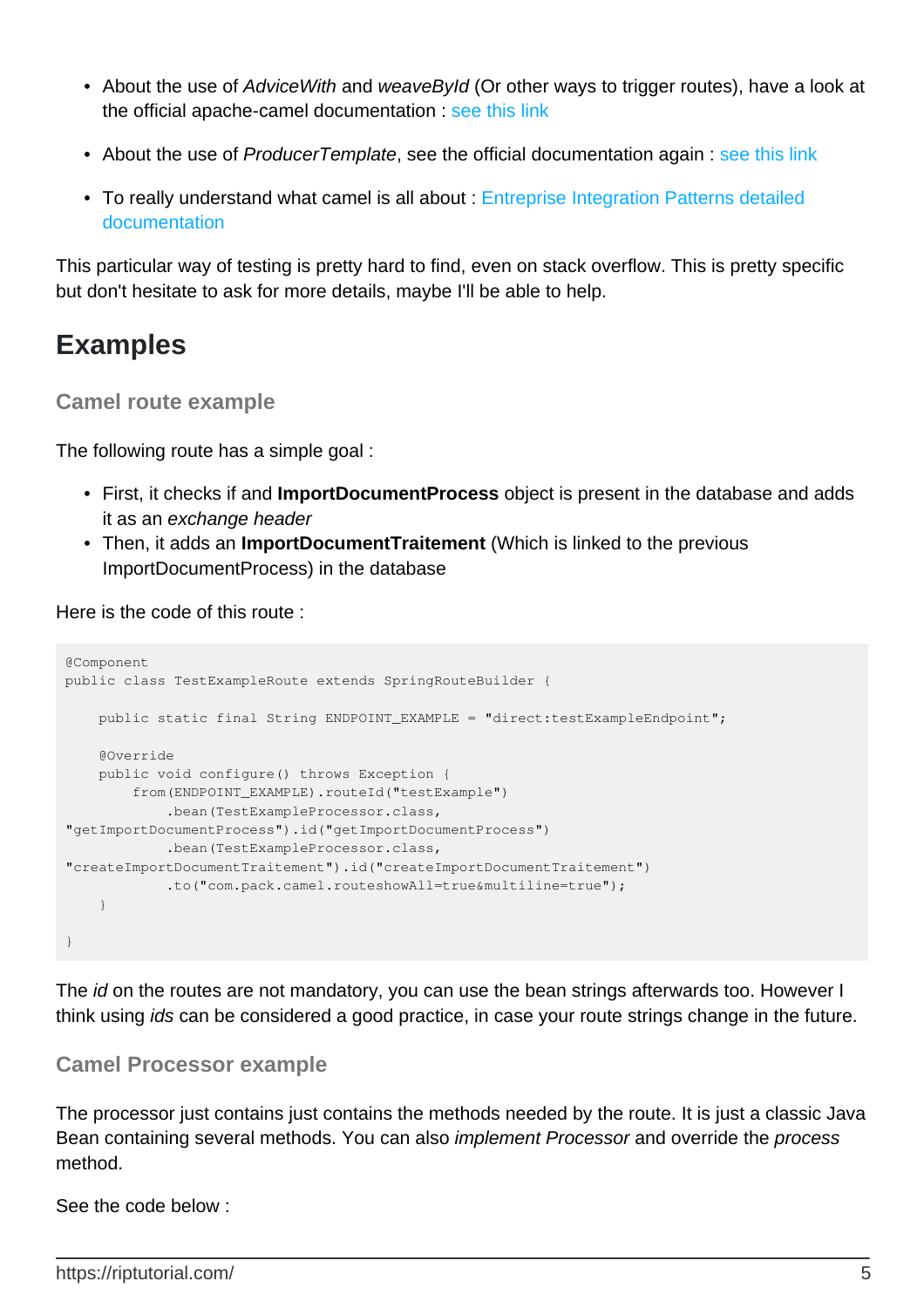```
@Component("testExampleProcessor")
public class TestExampleProcessor {
     private static final Logger LOGGER = LogManager.getLogger(TestExampleProcessor.class);
     @Autowired
     public ImportDocumentTraitementServiceImpl importDocumentTraitementService;
     @Autowired
    public ImportDocumentProcessDAOImpl importDocumentProcessDAO;
     @Autowired
     public ImportDocumentTraitementDAOImpl importDocumentTraitementDAO;
     // ---- Constants to name camel headers and bodies
    public static final String HEADER_ENTREPRISE = "entreprise";
    public static final String HEADER_UTILISATEUR = "utilisateur";
    public static final String HEADER_IMPORTDOCPROCESS = "importDocumentProcess";
    public void getImportDocumentProcess(@Header(HEADER_ENTREPRISE) Entreprise entreprise,
Exchange exchange) {
         LOGGER.info("Entering TestExampleProcessor method : getImportDocumentProcess");
         Utilisateur utilisateur = SessionUtils.getUtilisateur();
         ImportDocumentProcess importDocumentProcess =
importDocumentProcessDAO.getImportDocumentProcessByEntreprise(
                 entreprise);
       exchange.getIn().setHeader(HEADER_UTILISATEUR, utilisateur);
        exchange.getIn().setHeader(HEADER_IMPORTDOCPROCESS, importDocumentProcess);
     }
    public void createImportDocumentTraitement(@Header(HEADER_ENTREPRISE) Entreprise
entreprise,
             @Header(HEADER_UTILISATEUR) Utilisateur utilisateur,
             @Header(HEADER_IMPORTDOCPROCESS) ImportDocumentProcess importDocumentProcess,
Exchange exchange) {
         LOGGER.info("Entering TestExampleProcessor method : createImportDocumentTraitement");
         long nbImportTraitementBefore =
this.importDocumentTraitementDAO.countNumberOfImportDocumentTraitement();
         ImportDocumentTraitement importDocumentTraitement =
this.importDocumentTraitementService.createImportDocumentTraitement(
                 entreprise, utilisateur, importDocumentProcess, "md5_fichier_example_test",
"fichier_example_test.xml");
        long nbImportTraitementAfter =
this.importDocumentTraitementDAO.countNumberOfImportDocumentTraitement();
         exchange.getIn().setHeader("nbImportTraitementBefore",
Long.valueOf(nbImportTraitementBefore));
        exchange.getIn().setHeader("nbImportTraitementAfter",
Long.valueOf(nbImportTraitementAfter));
        exchange.getIn().setHeader("importDocumentTraitement", importDocumentTraitement);
 }
// Rest of the code contains getters and setters for imported dependencies
}
```
Not much to say here, except that we use the exchange to transfer objects from one part to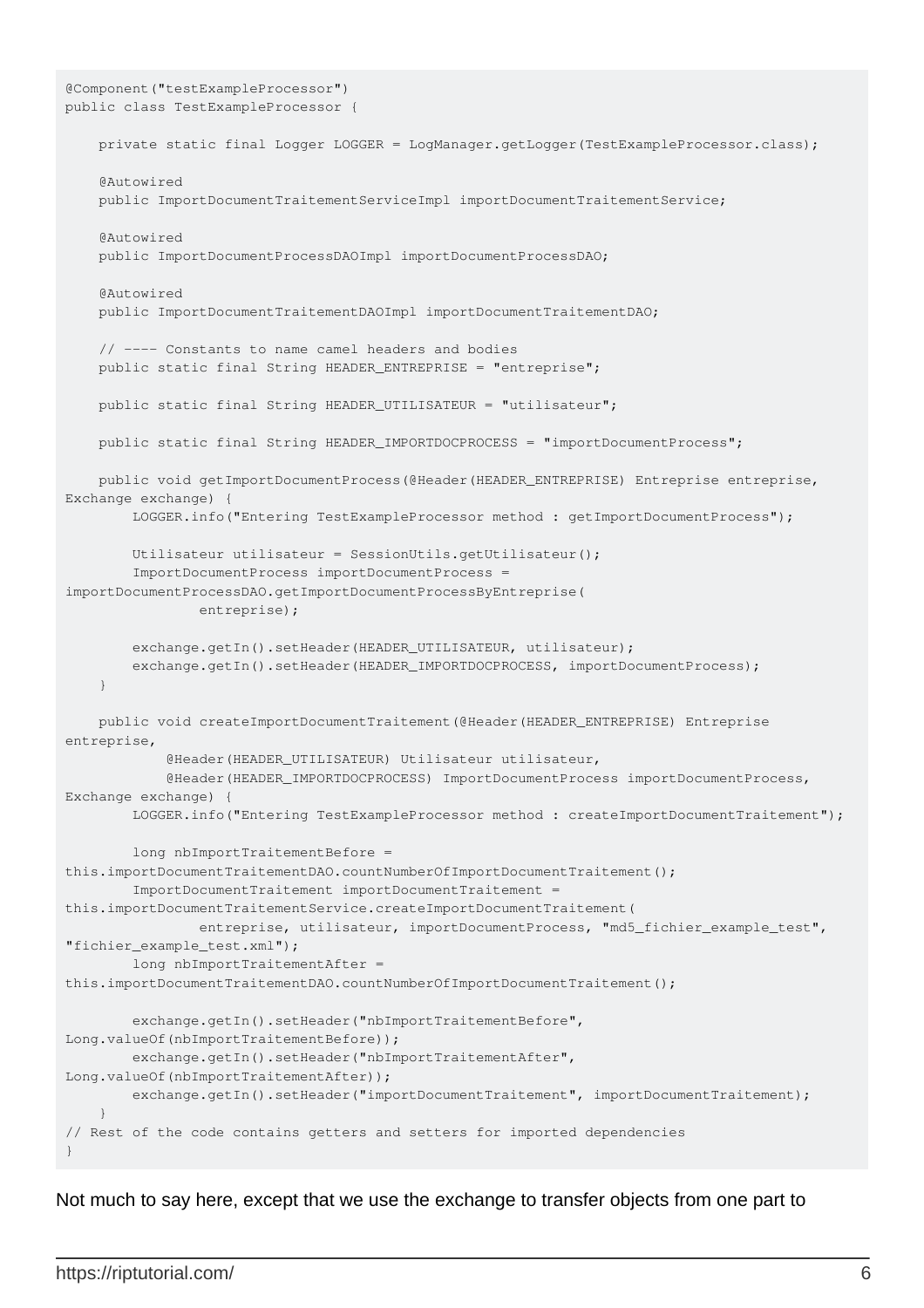another. This is the way it is usually done on my project, since we have really complex processes to handle.

#### <span id="page-8-0"></span>**Camel Integration test class example**

Don't forget to add the camel test support and spring camel test support to your project dependencies. See the following for maven users :

```
<dependency>
   <groupId>org.apache.camel</groupId>
   <artifactId>camel-test</artifactId>
   <version>${camel.version}</version>
   <scope>test</scope>
</dependency>
<dependency>
    <groupId>org.apache.camel</groupId>
     <artifactId>camel-test-spring</artifactId>
     <version>${camel.version}</version>
     <scope>test</scope>
</dependency>
```
This class is going to trigger and run tests on the example route. These tests also use **DBUnit** to simulate a database altough you can configure your context to use a real or other kind of mocked database.

First, we use an abstract class in order to share common annotations between each Camel Integration Test class we'll later use :

```
@RunWith(CamelSpringRunner.class)
@BootstrapWith(CamelTestContextBootstrapper.class)
@ContextConfiguration(locations = { "classpath:/test-beans.xml" })
@DbUnitConfiguration(dataSetLoader = ReplacementDataSetLoader.class)
@TestExecutionListeners({ DependencyInjectionTestExecutionListener.class,
DirtiesContextTestExecutionListener.class,
        DbUnitTestExecutionListener.class })
@DirtiesContext(classMode = ClassMode.AFTER_EACH_TEST_METHOD)
public abstract class AbstractCamelTI {
}
```
**Careful not to forget any annotation** or your DAOs won't be injected correctly. That being said, you can safely remove the DBUnit annotations if you don't want to use the database depicted in your context configuration.

#### **IMPORTANT EDIT** : I have added the *IDirtiesContext (classMode =*

ClassMode. AFTER\_EACH\_TEST\_METHOD) recently. That way, the camel context is reloaded for each test. You can really test each part of your route individually. However, if you really want that, you need to use remove() on the parts of the chosen route you don't want to go through. Some would argue that this is not a real Integration test, and they would be right. But If, like me, you have large processors you need to refactor, you can start there.

The code below depicts the test class beginning (See down bellow for the actual tests) :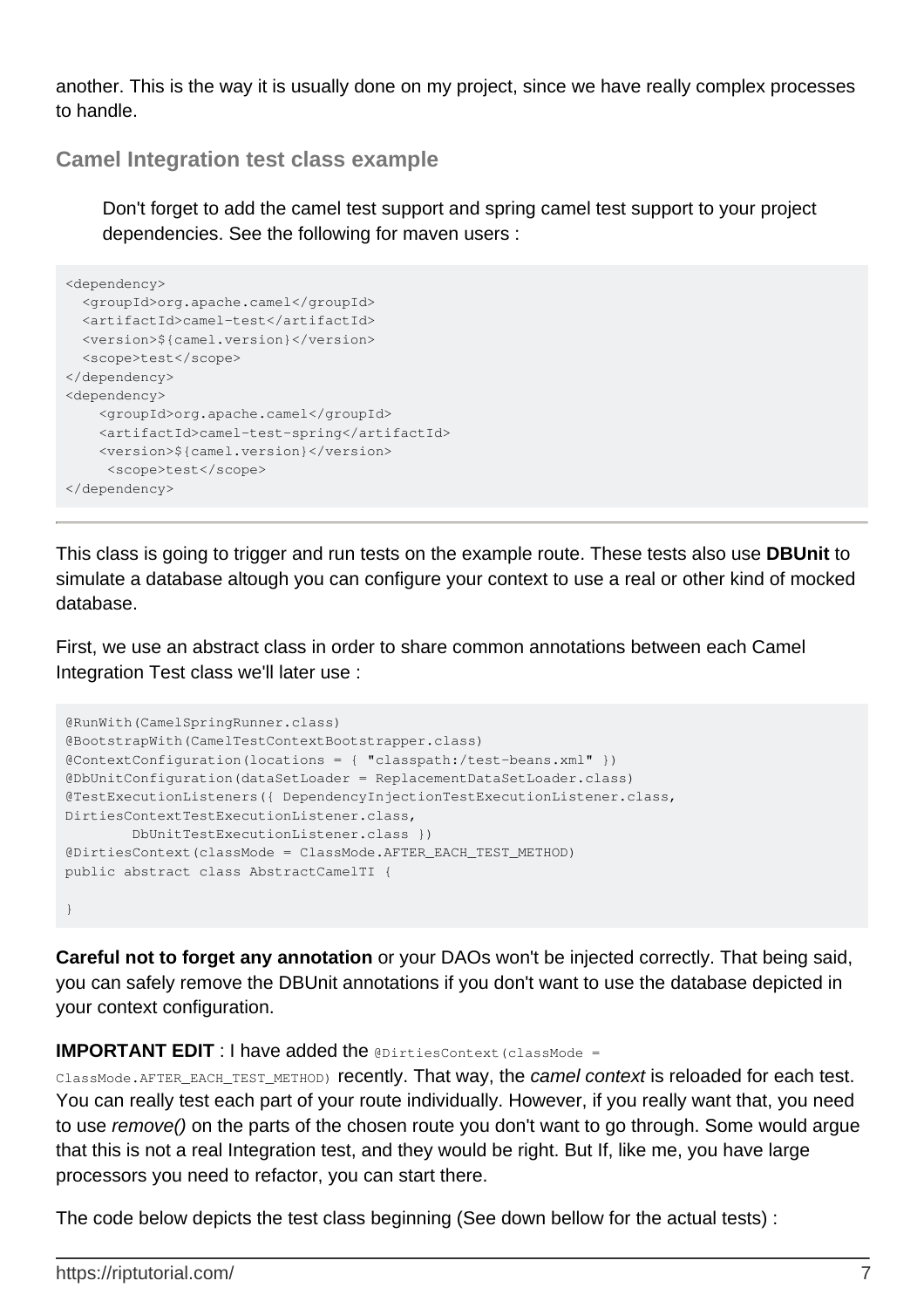```
@DatabaseSetup(value = { "/db_data/dao/common.xml",
"/db_data/dao/importDocumentDAOCommonTest.xml" })
public class TestExampleProcessorTest extends AbstractCamelTI {
     @Autowired
     protected CamelContext camelContext;
     @EndpointInject(uri = "mock:catchTestEndpoint")
     protected MockEndpoint mockEndpoint;
     @Produce(uri = TestExampleRoute.ENDPOINT_EXAMPLE)
     protected ProducerTemplate template;
     @Autowired
     ImportDocumentTraitementDAO importDocumentTraitementDAO;
     // -- Variables for tests
     ImportDocumentProcess importDocumentProcess;
     @Override
     @Before
     public void setUp() throws Exception {
         super.setUp();
         importDocumentProcess = new ImportDocumentProcess();
         //specific implementation of your choice
     }
}
```
The following test is supposed to trigger the first part of the route and lead it to a mockEndpoint SO we can test if the *ImportDocumentProcess* has been correctly selected and put into the headers :

```
@Test
public void processCorrectlyObtained_getImportDocumentProcess() throws Exception {
    camelContext.getRouteDefinitions().get(0).adviceWith(camelContext, new
AdviceWithRouteBuilder() {
         @Override
         public void configure() throws Exception {
             weaveById("getImportDocumentProcess").after().to(mockEndpoint);
 }
     });
     // -- Launching the route
     camelContext.start();
     template.sendBodyAndHeader(null, "entreprise", company);
    mockEndpoint.expectedMessageCount(1);
    mockEndpoint.expectedHeaderReceived(TestExampleProcessor.HEADER_UTILISATEUR, null);
    mockEndpoint.expectedHeaderReceived(TestExampleProcessor.HEADER_IMPORTDOCPROCESS,
importDocumentProcess);
    mockEndpoint.assertIsSatisfied();
     camelContext.stop();
}
```
The last test triggers the whole route :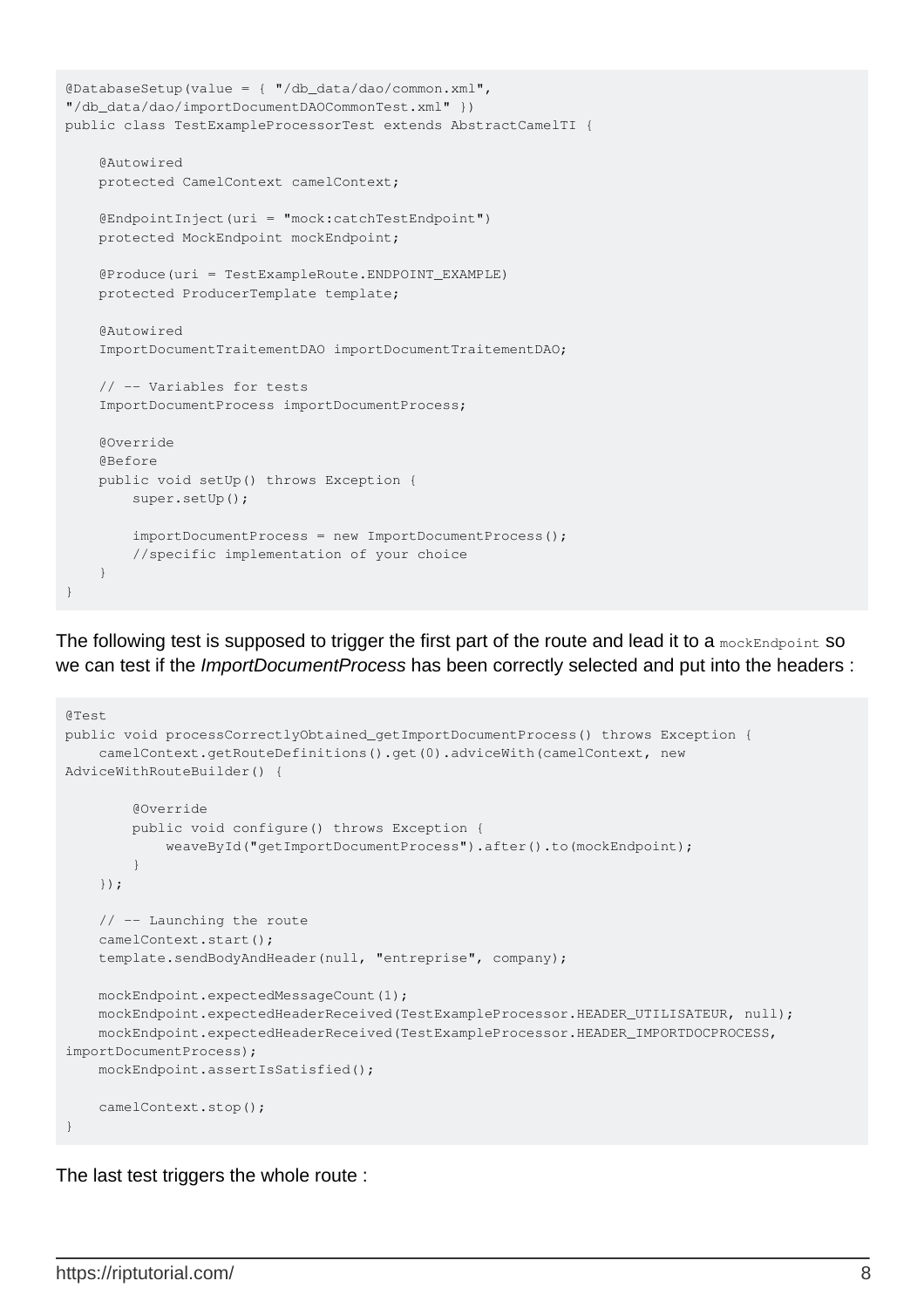```
@Test
public void traitementCorrectlyCreated_createImportDocumentTraitement() throws Exception {
   camelContext.getRouteDefinitions().get(0).adviceWith(camelContext, new
AdviceWithRouteBuilder() {
         @Override
         public void configure() throws Exception {
             weaveById("createImportDocumentTraitement").after().to(mockEndpoint);
 }
     });
     // -- Launching the route
     camelContext.start();
   Exchange exchange = new DefaultExchange(camelContext);
    exchange.getIn().setHeader(TestExampleProcessor.HEADER_ENTREPRISE, company);
    exchange.getIn().setHeader(TestExampleProcessor.HEADER_UTILISATEUR, null); // No user in
this case
     exchange.getIn().setHeader(TestExampleProcessor.HEADER_IMPORTDOCPROCESS,
importDocumentProcess);
     long numberOfTraitementBefore =
this.importDocumentTraitementDAO.countNumberOfImportDocumentTraitement();
     template.send(exchange);
    mockEndpoint.expectedMessageCount(1);
    mockEndpoint.assertIsSatisfied();
    camelContext.stop();
    long numberOfTraitementAfter =
this.importDocumentTraitementDAO.countNumberOfImportDocumentTraitement();
     assertEquals(numberOfTraitementBefore + 1L, numberOfTraitementAfter);
}
```
It is also possible to redirect the current route to another process. But I prefer redirecting to a mockEndpoint. It is a bit more interesting because you can really do intermediate tests on your exchange body and headers.

**IMPORTANT NOTE** : In this example I am using the following piece of code to get my routes and use adviceWith on them :

```
camelContext.getRouteDefinitions().get(0).adviceWith(camelContext, new
AdviceWithRouteBuilder() { [...] });
```
**HOWEVER** It is possible to get the route by an ID previously defined as a string, like this :

```
 camelContext.getRouteDefinition("routeId").adviceWith(camelContext, new
AdviceWithRouteBuilder() { [\ldots] });
```
I highly recommend this method, it can save a lot of time figuring out where why your tests are failing

Read Integration testing on existing routes with Apache-Camel and Spring (And DBUnit) online: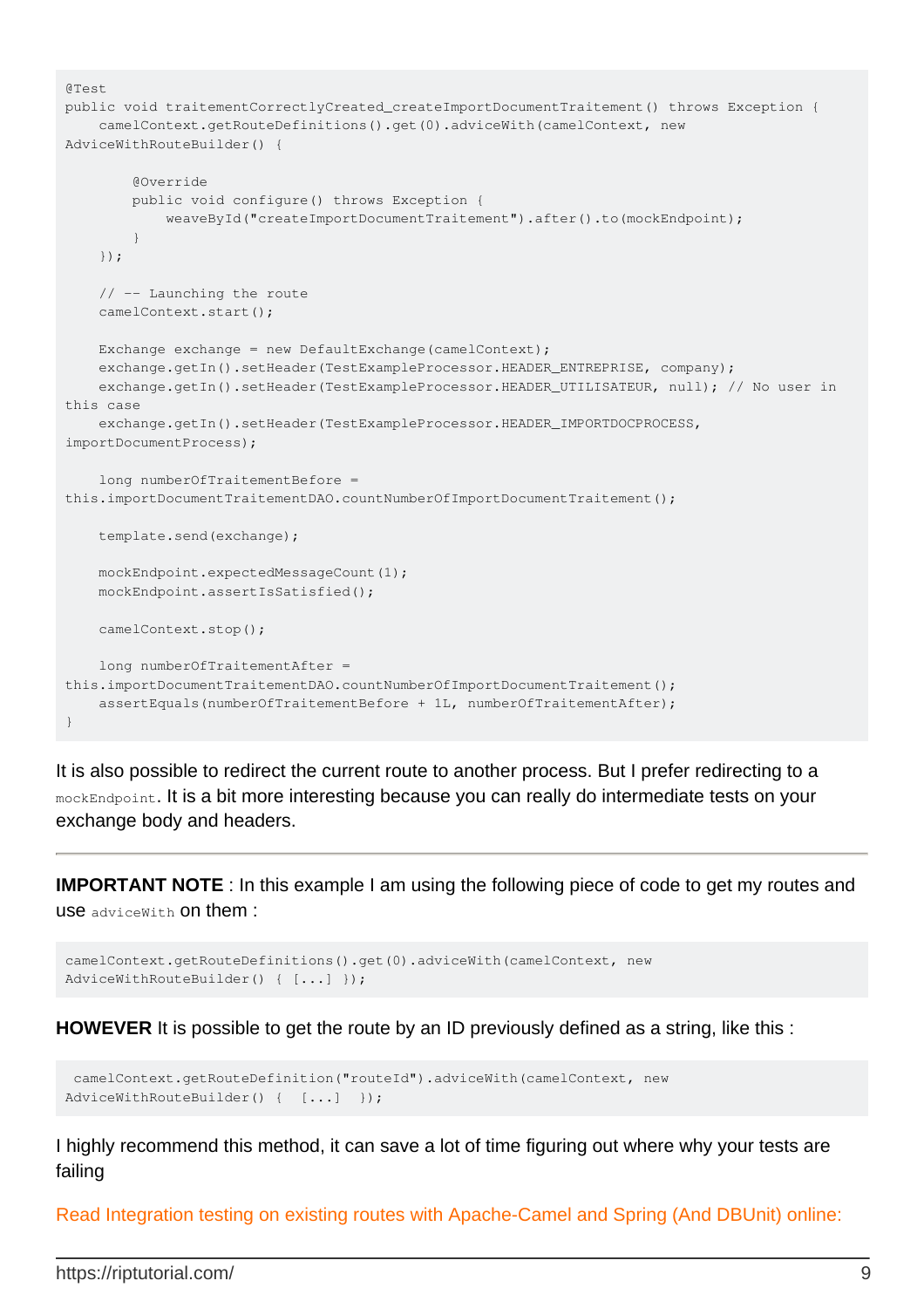[https://riptutorial.com/apache-camel/topic/10630/integration-testing-on-existing-routes-with](https://riptutorial.com/apache-camel/topic/10630/integration-testing-on-existing-routes-with-apache-camel-and-spring--and-dbunit-)[apache-camel-and-spring--and-dbunit-](https://riptutorial.com/apache-camel/topic/10630/integration-testing-on-existing-routes-with-apache-camel-and-spring--and-dbunit-)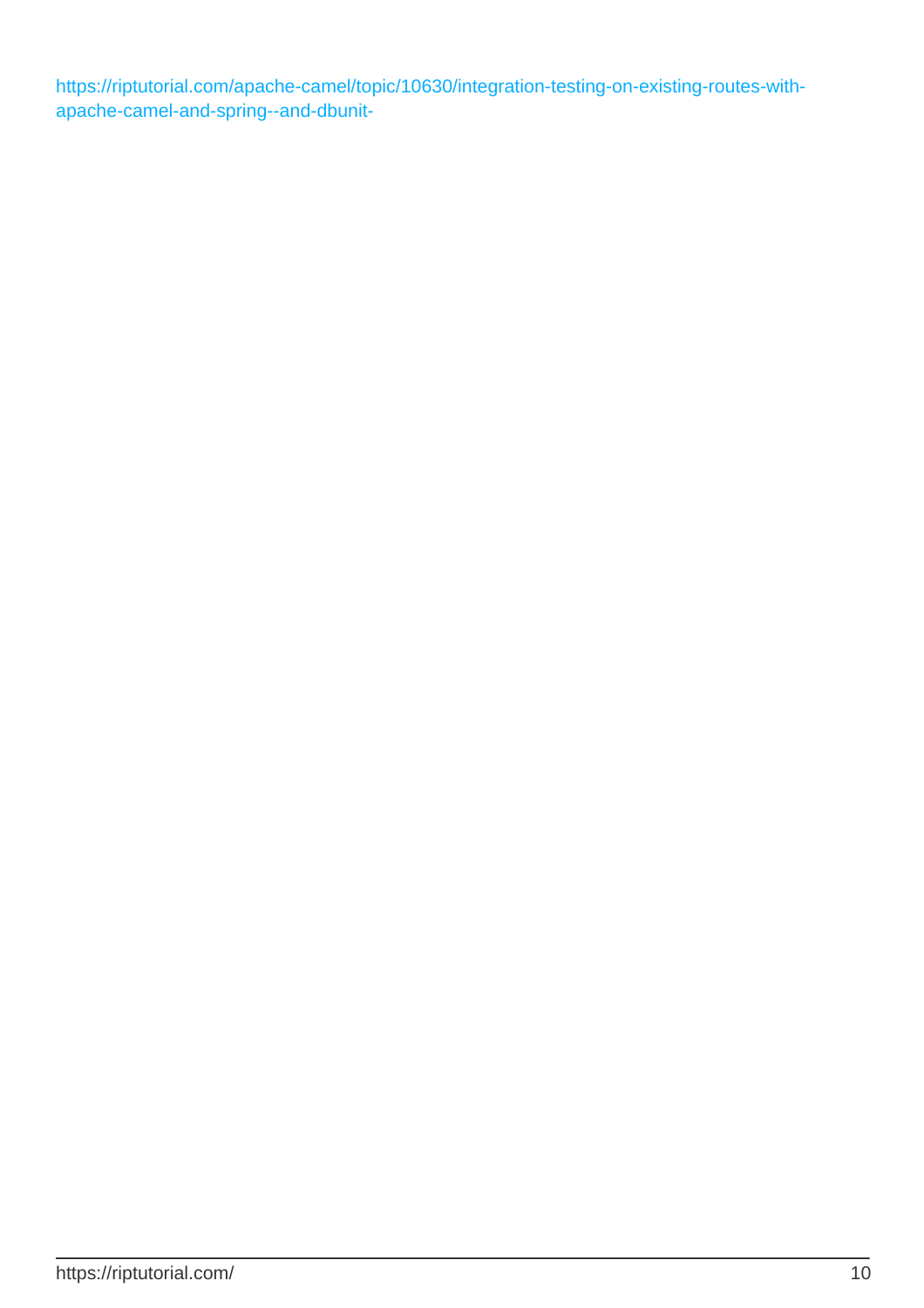# <span id="page-12-0"></span>**Chapter 3: Pub/Sub using Camel + Redis**

### <span id="page-12-1"></span>**Remarks**

#### **Using the publisher:**

```
producerTemplate.asyncSendBody("direct:myprocedure", massageBody);
```
<span id="page-12-2"></span>Using the "createProducer()" in ManagedCamel to create the producerTemplate.

# **Examples**

#### <span id="page-12-3"></span>**RedisPublisher**

```
public class RedisPublisher extends RouteBuilder {
     public static final String CAMEL_REDIS_CHANNEL = "CamelRedis.Channel";
     public static final String CAMEL_REDIS_MESSAGE = "CamelRedis.Message";
     @Value("${redis.host}")
     private String redisHost;
     @Value("${redis.port}")
     private int redisPort;
     @Value("${redis.channel.mychannel}")
     private String redisChannel;
    private String producerName;
     @Required
     public void setProducerName(String producerName) {
         this.producerName = producerName;
     }
     @Override
     public void configure() throws Exception {
        from(producerName)
                 .log(String.format("Publishing with redis in channel: %s, massage body:
${body}", redisChannel))
                 .setHeader(CAMEL_REDIS_CHANNEL, constant(redisChannel))
                 .setHeader(CAMEL_REDIS_MESSAGE, body())
                 .to(String.format("spring-redis://%s:%s?command=PUBLISH&redisTemplate=#%s",
redisHost, redisPort, ManagedCamel.REDIS_TEMPLATE));
 }
}
```
#### <span id="page-12-4"></span>**RedisSubscriber**

```
public class RedisSubscriber extends RouteBuilder {
     @Value("${redis.host}")
     private String redisHost;
     @Value("${redis.port}")
```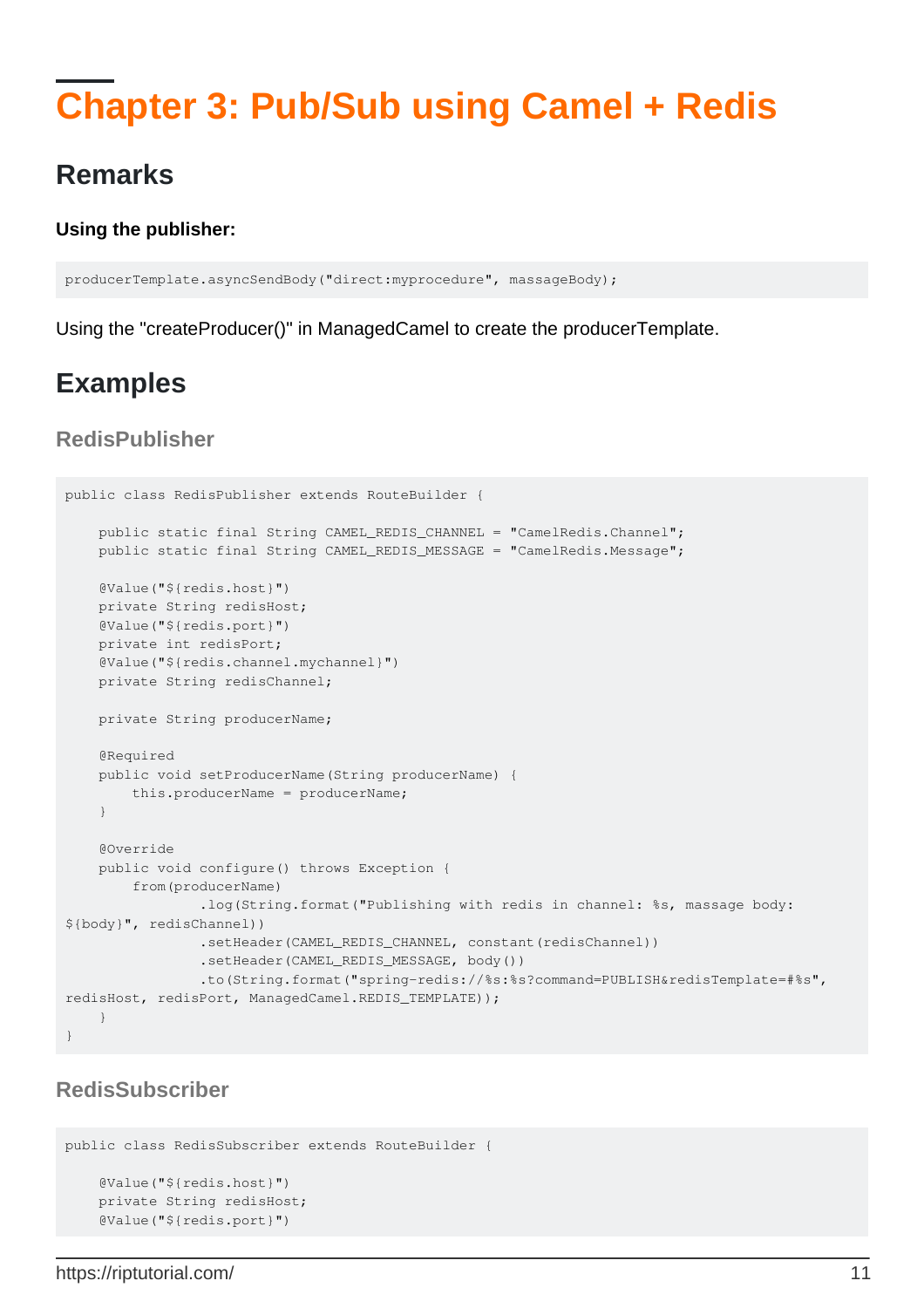```
 private int redisPort;
     @Value("${redis.channel.mychannel}")
     private String redisChannel;
    private Object bean;
     private String method;
     @Required
     public void setBean(Object bean) {
         this.bean = bean;
     }
     @Required
     public void setMethod(String method) {
         this.method = method;
     }
     @Override
     public void configure() throws Exception {
         from(String.format("spring-
redis://%s:%s?command=SUBSCRIBE&channels=%s&serializer=#%s", redisHost, redisPort,
redisChannel, ManagedCamel.REDIS_SERIALIZER))
                  .log(String.format("Consuming with redis in channel: %s, massage body:
${body}", redisChannel))
                  .process(exchange -> {
                  }).bean(bean, String.format("%s(${body})", method));
     }
}
```
<span id="page-13-0"></span>The Method 'method' inside the injected bean will handle the massages recived.

#### **Subscriber spring context**

```
<bean id="managedCamel" class="com.pubsub.example.ManagedCamel" >
     <constructor-arg name="routes">
        \langlelist\rangle <ref bean="redisSubscriber"/>
        \langle/list>
     </constructor-arg>
\langle/bean>
<bean id="redisSubscriber" class="com.pubSub.example.RedisSubscriber" >
     <property name="bean" ref="myBean"/>
     <property name="method" value="process"/>
</bean>
```
#### <span id="page-13-1"></span>**Publisher spring context**

```
<bean id="managedCamel" class="com.pubSub.example.ManagedCamel" >
     <constructor-arg name="routes">
        \langlelist>
              <ref bean="redisPublisher"/>
        \langle/list>
     </constructor-arg>
\langle/bean>
<bean id="redisPublisher" class="com.pubSub.example.RedisPublisher" >
```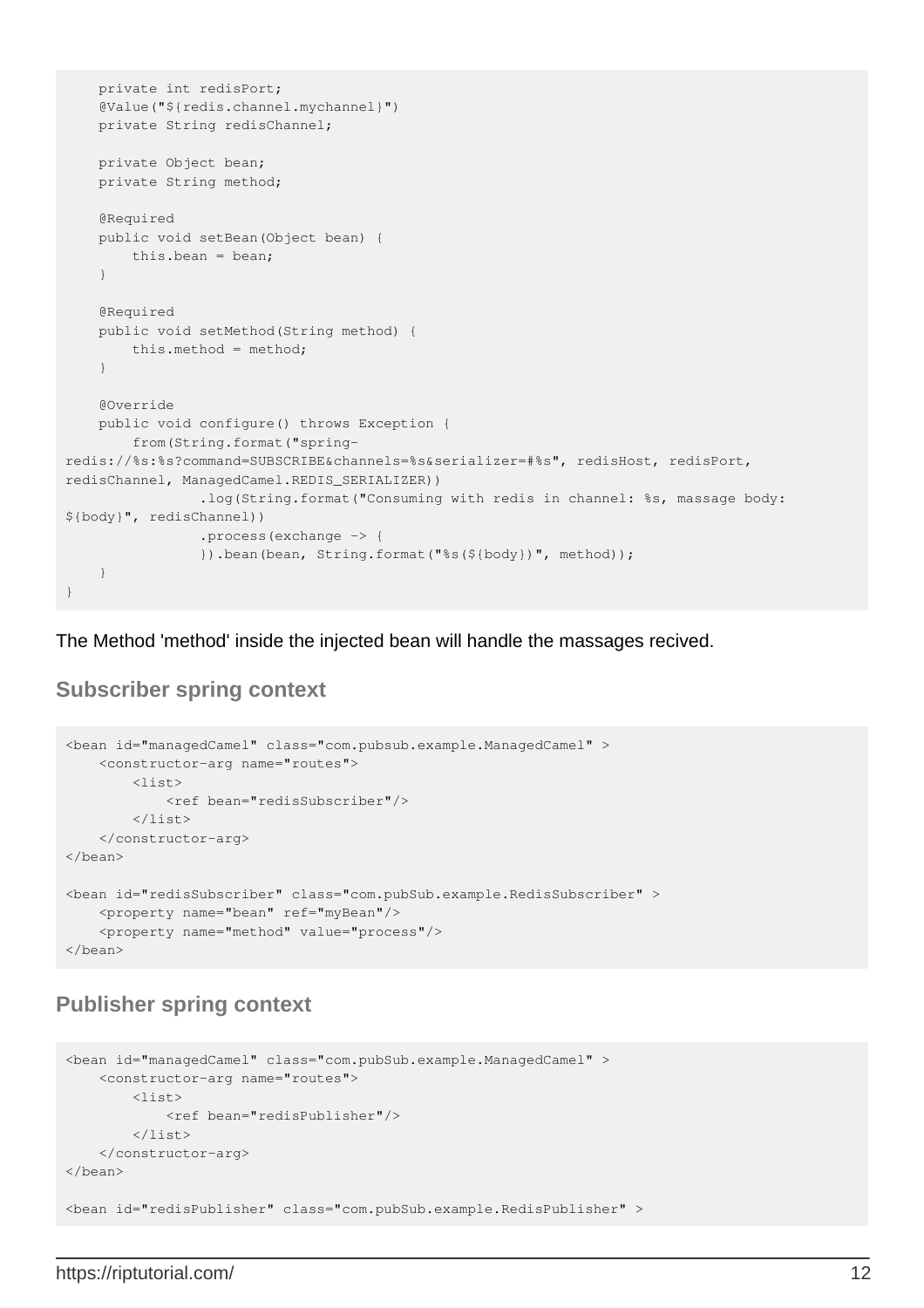```
 <property name="producerName" value="direct:myprocedure"/>
</bean>
```
#### <span id="page-14-0"></span>**ManagedCamel**

```
public class ManagedCamel implements Managed {
     public static final String REDIS_TEMPLATE = "redisTemplate";
     public static final String LISTENER_CONTAINER = "listenerContainer";
     public static final String REDIS_SERIALIZER = "redisSerializer";
     private DefaultCamelContext camelContext;
     private List<RouteBuilder> routes;
     @Value("${redis.host}")
     private String redisHost;
     @Value("${redis.port}")
     private int redisPort;
     @Value("${redis.password}")
     private String redisPassword;
     public ManagedCamel(List<RouteBuilder> routes) throws Exception {
         this.routes = routes;
     }
     @PostConstruct
     private void postInit() throws Exception {
         JndiRegistry registry = new JndiRegistry();
         final StringRedisSerializer serializer = new StringRedisSerializer();
         RedisTemplate<String, Object> redisTemplate = getRedisTemplate(serializer);
         registry.bind(REDIS_TEMPLATE, redisTemplate);
         RedisMessageListenerContainer messageListenerContainer = new
RedisMessageListenerContainer();
         registry.bind(LISTENER_CONTAINER, messageListenerContainer);
         registry.bind(REDIS_SERIALIZER, serializer);
        camelContext = new DefaultCamelContext(reqistry);
         for (RouteBuilder routeBuilder : routes) {
             camelContext.addRoutes(routeBuilder);
 }
         start();
     }
     private RedisTemplate<String, Object> getRedisTemplate(StringRedisSerializer serializer) {
         RedisTemplate<String, Object> redisTemplate = new RedisTemplate<String, Object>();
         redisTemplate.setConnectionFactory(redisConnectionFactory());
         redisTemplate.setKeySerializer(new StringRedisSerializer());
         redisTemplate.setValueSerializer(serializer);
         redisTemplate.setEnableDefaultSerializer(false);
         redisTemplate.afterPropertiesSet();
         return redisTemplate;
     }
     private RedisConnectionFactory redisConnectionFactory() {
         final JedisConnectionFactory jedisConnectionFactory = new JedisConnectionFactory();
        jedisConnectionFactory.setHostName(redisHost);
        jedisConnectionFactory.setPort(redisPort);
         jedisConnectionFactory.setPassword(redisPassword);
        jedisConnectionFactory.afterPropertiesSet();
         return jedisConnectionFactory;
```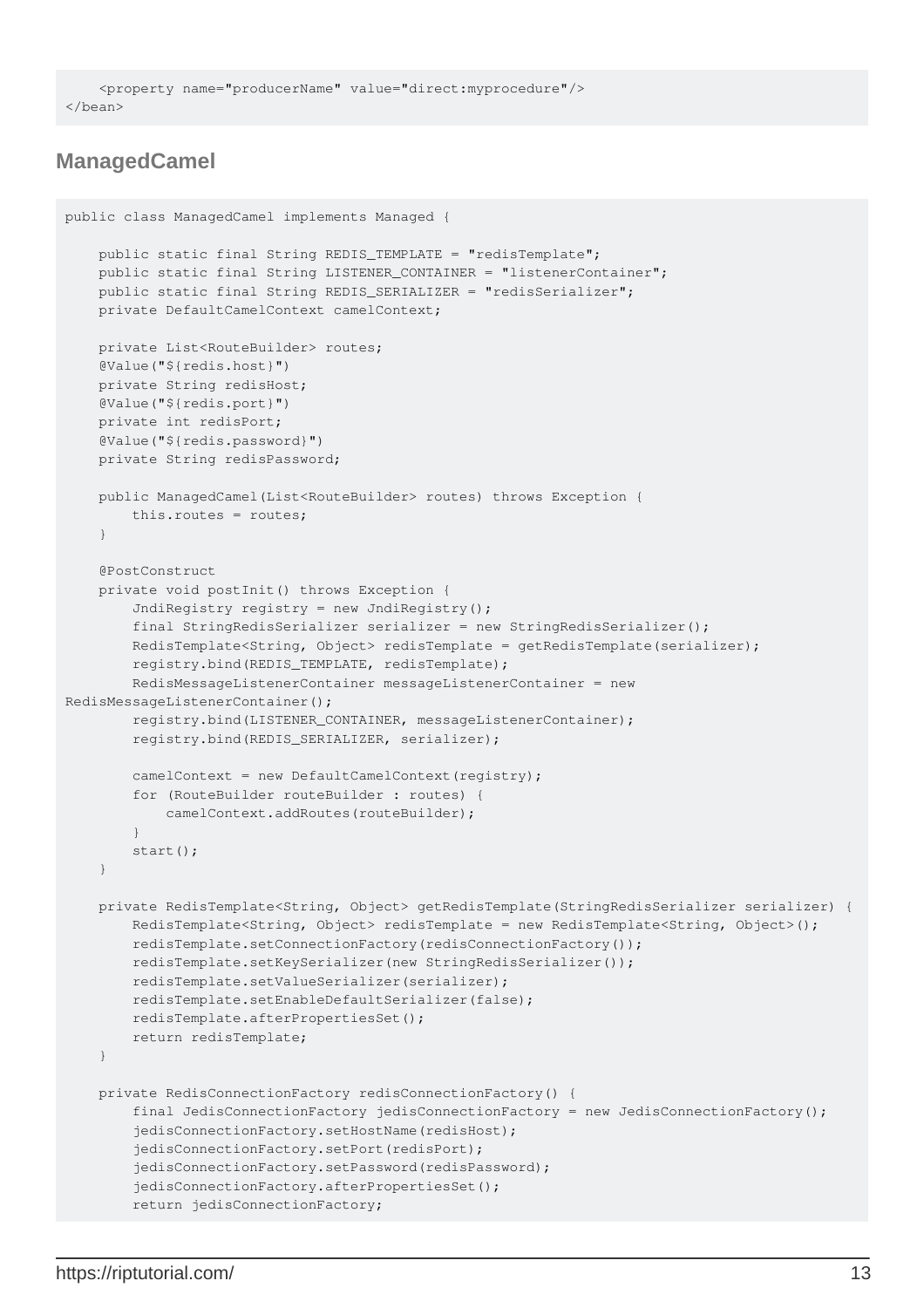```
 }
     public void start() throws Exception {
      camelContext.start();
     }
    public void stop() throws Exception {
       camelContext.stop();
     }
    public ProducerTemplate createProducer() {
       return camelContext.createProducerTemplate();
     }
}
```
Read Pub/Sub using Camel + Redis online: [https://riptutorial.com/apache-camel/topic/7105/pub](https://riptutorial.com/apache-camel/topic/7105/pub-sub-using-camel-plus-redis)[sub-using-camel-plus-redis](https://riptutorial.com/apache-camel/topic/7105/pub-sub-using-camel-plus-redis)